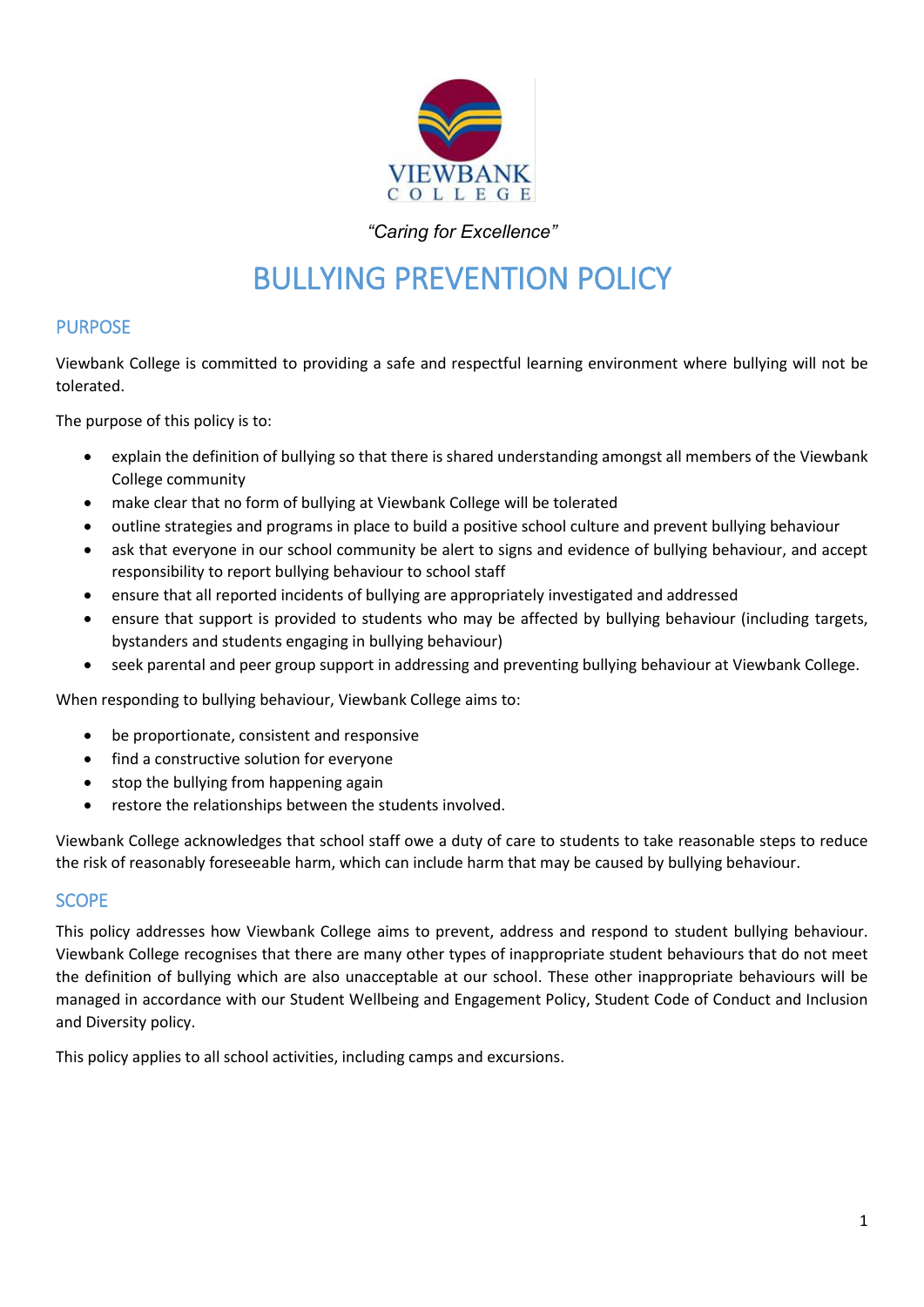# **POLICY**

## **Definitions**

## **Bullying**

In 2018 the Education Council of the Council of Australian Governments endorsed the following definition of bullying for use by all Australian schools:

*Bullying is an ongoing and deliberate misuse of power in relationships through repeated verbal, physical and/or social behaviour that intends to cause physical, social and/or psychological harm. It can involve an individual or a group misusing their power, or perceived power, over one or more persons who feel unable to stop it from happening.*

*Bullying can happen in person or online, via various digital platforms and devices and it can be obvious (overt) or hidden (covert). Bullying behaviour is repeated, or has the potential to be repeated, over time (for example, through sharing of digital records)*

*Bullying of any form or for any reason can have immediate, medium and long-term effects on those involved, including bystanders. Single incidents and conflict or fights between equals, whether in person or online, are not defined as bullying.*

Bullying has three main features:

- It involves a misuse of power in a relationship
- It is ongoing and repeated, and
- It involves behaviours that can cause harm.

Bullying can be:

- 1. *direct* physical bullying e.g. hitting, tripping, and pushing or damaging property.
- 2. *direct* verbal bullying e.g. name calling, insults, homophobic or racist remarks, verbal abuse.
- 3. *indirect* bullying e.g. spreading rumours, playing nasty jokes to embarrass and humiliate, mimicking, encouraging others to socially exclude a person and/or damaging a person's social reputation or social acceptance.

*Cyberbullying* is direct or indirect bullying behaviours using digital technology. For example via a mobile device, computers, chat rooms, email, social media, etc. It can be verbal, written and include images, video and/or audio.

#### **Other distressing and inappropriate behaviours**

Many distressing and inappropriate behaviours may not constitute bullying even though they are unpleasant. Students who are involved in or who witness any distressing and inappropriate behaviours should report their concerns to school staff and our school will follow the Student Wellbeing and Engagement Policy.

*Mutual conflict* involves an argument or disagreement between people with no imbalance of power. In incidents of mutual conflict, generally, both parties are upset and usually both want a resolution to the issue. Unresolved mutual conflict can develop into bullying if one of the parties targets the other repeatedly in retaliation.

*Social rejection or dislike* is not bullying unless it involves deliberate and repeated attempts to cause distress, exclude or create dislike by others.

*Single-episode acts* of nastiness or physical aggression are not the same as bullying. However, single episodes of nastiness or physical aggression are not acceptable behaviours at our school and may have serious consequences for students engaging in this behaviour. Viewbank College will use its Student Wellbeing and Engagement Policy to guide a response to single episodes of nastiness or physical aggression.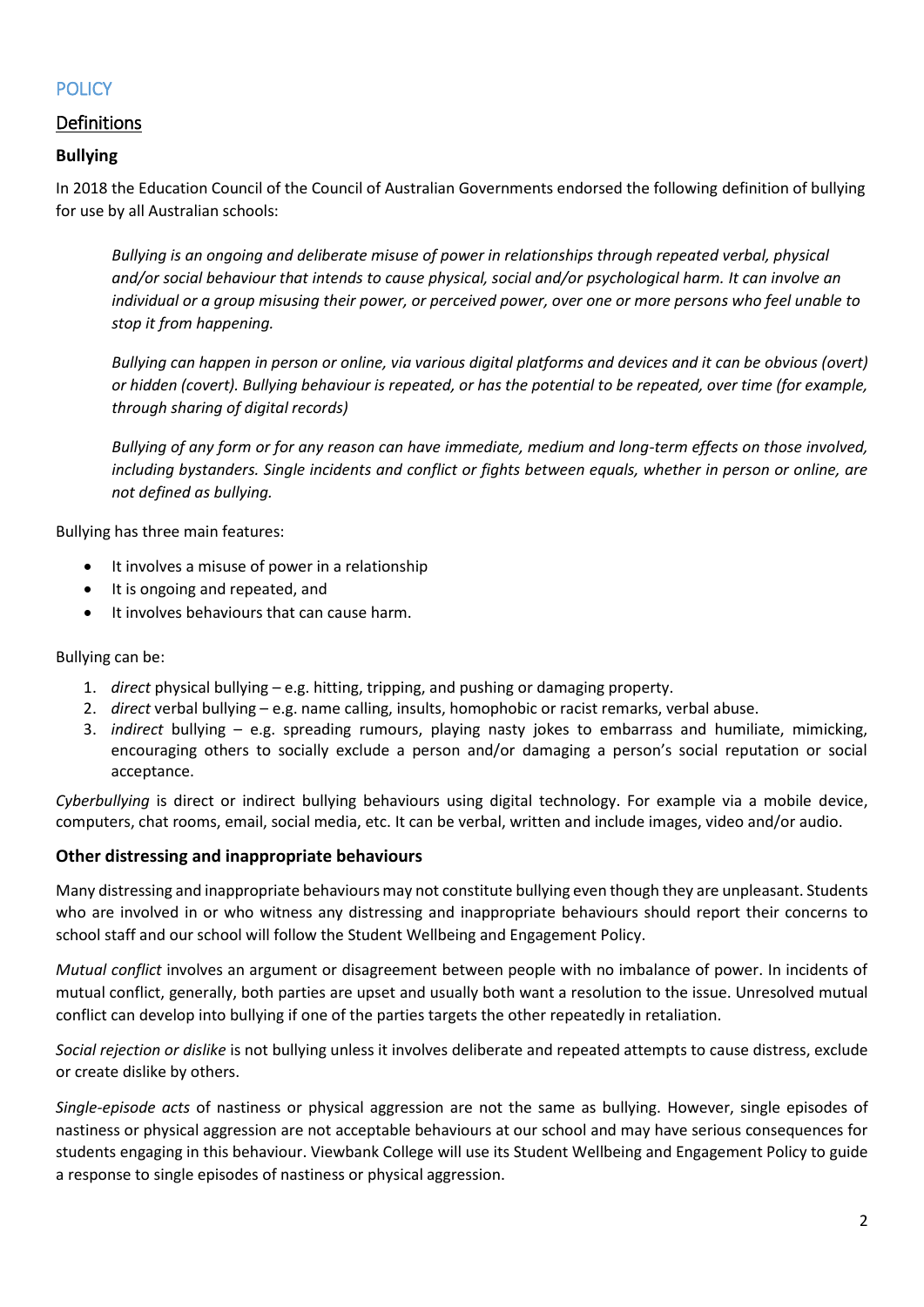*Harassment* is language or actions that are demeaning, offensive or intimidating to a person. It can take many forms, including sexual harassment and disability harassment.

Harassment of any kind will not be tolerated at Viewbank College and may have serious consequences for students engaging in this behaviour. Viewbank College will use its Student Wellbeing and Engagement Policy and Student Code of Conduct to guide a response to students demonstrating harassing behaviour, unless the behaviour also constitutes bullying, in which case the behaviour will be managed in accordance with this Bullying Prevention Policy.

## BULLYING PREVENTION

Viewbank College has a number of programs and strategies in place to build a positive and inclusive school culture. We strive to foster a school culture that prevents bullying behaviour by modelling and encouraging behaviour that demonstrates acceptance, kindness and respect.

Bullying prevention at Viewbank College is proactive and is supported by research that indicates that a whole school, multifaceted approach is the most effective way to prevent and address bullying. At our school:

- We have a positive school environment that provides safety, security and support for students and promotes positive relationships and wellbeing.
- We strive to build strong partnerships between the school, families and the broader community that means all members work together to ensure the safety of students.
- Teachers are encouraged to incorporate classroom management strategies that discourage bullying and promote positive behaviour.
- A range of programs are planned for each year to raise awareness about bullying and its impacts through the Launch program and in Year level incursions where appropriate.
- In the classroom, oursocial and emotional learning curriculum teaches students what constitutes bullying and how to respond to bullying behaviour confidently. This promotes resilience, assertiveness, conflict resolution and problem solving.
- The Launch Program, Peer Support Program and the Peer Mentor program encourage positive relationships between students across year levels. We seek to empower students to be confident communicators and to resolve conflict in a non-aggressive and constructive way.
- Students are encouraged to look out for each other and to talk to teachers and older peers about any bullying they have experienced or witnessed.
- We participate in the National Day of Action against Bullying and Violence as a reminder of our expectations to everyone, every day, in our College community.

For further information about our engagement and wellbeing initiatives, please see our Student Wellbeing and Engagement policy.

## INCIDENT RESPONSE

#### **Reporting concerns to** Viewbank College

Bullying complaints will be taken seriously and responded to sensitively at our school.

Students who may be experiencing bullying behaviour, or students who have witnessed bullying behaviour, are encouraged to report their concerns to school staff as soon as possible.

Our ability to effectively reduce and eliminate bullying behaviour is greatly affected by students and/or parents and carers reporting concerning behaviour as soon as possible, so that the responses implemented by Viewbank College are timely and appropriate in the circumstances.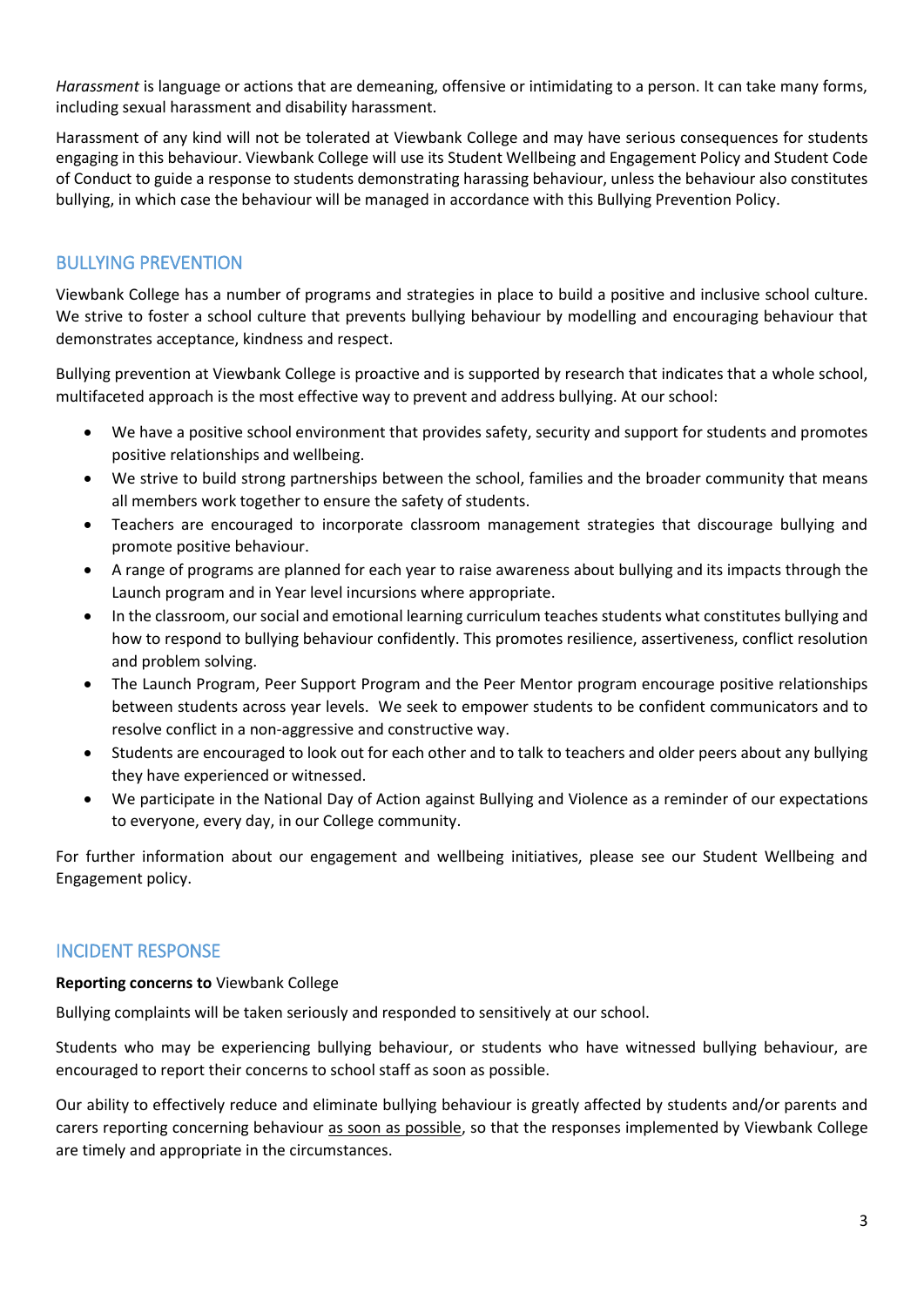We encourage students to speak to their House Leader. However, students are welcome to discuss their concerns with any trusted member of staff including teachers, wellbeing staff, Heads of House or Principals.

Parents or carers who are concerned that their child is involved in, or has witnessed bullying behaviour at Viewbank College should contact their child's House Leader. Contact information for House Leaders can be found in Compass [\(http://viewbank-vic.compass.education\)](http://viewbank-vic.compass.education/) or on the Viewbank College website [\(www.viewbank.vic.edu.au\)](http://www.viewbank.vic.edu.au/).

#### **Investigations**

When notified of alleged bullying behaviour, school staff are required to:

- 1. record the details of the allegations in the incident register and/or Compass Chronicle; and
- 2. inform the relevant House Leader, Head of House or Assistant Principal

The House Leader or Head of House is responsible for investigating allegations of bullying in a timely and sensitive manner. To appropriately investigate an allegation of bullying, the House Leader may:

- speak to the those involved in the allegations, including the target/s, the students allegedly engaging in bullying behaviour/s and any witnesses to the incidents
- speak to the parents of the students involved
- speak to the teachers of the students involved
- take detailed notes of all discussions for future reference
- obtain written statements from all or any of the above.

All communications in the course of investigating an allegation of bullying will be managed sensitively. Investigations will be completed as quickly as possible to allow for the behaviours to be addressed in a timely manner.

The objective of completing a thorough investigation into the circumstances of alleged bullying behaviour is to determine the nature of the conduct and the students involved. A thorough understanding of the alleged bullying will inform staff about how to most effectively implement an appropriate response to that behaviour.

Serious bullying, including serious cyberbullying, is a criminal offence and may be referred to Victoria Police. For more information, see: [Brodie's Law.](http://www.education.vic.gov.au/about/programs/bullystoppers/Pages/advicesheetbrodieslaw.aspx)

#### Responses to bullying behaviours

When the staff member investigating has sufficient information to understand the circumstances of the alleged bullying and the students involved, a number of strategies may be implemented to address the behaviour and support affected students in consultation with the following staff members where deemed appropriate (House Leaders, Heads of House, Student Wellbeing Team, teachers, SSS, Assistant Principal, Principal, Department of Education and Training and/or specialist staff).

There are a number of factors that will be considered when determining the most appropriate response to the behaviour. When making a decision about how to respond to bullying behaviour, Viewbank College will consider:

- the age and maturity of the students involved
- the severity and frequency of the bullying, and the impact it has had on the target student
- whether the student(s) engaging in bullying behaviour have displayed similar behaviour before
- whether the bullying took place in a group or one-to-one context
- whether the student(s) engaging in bullying behaviour demonstrates insight or remorse for their behaviour
- the alleged motive of the behaviour, including any element of provocation.

Viewbank College may implement all, or some of the following responses to bullying behaviours:

 Facilitate a restorative practice meeting with all or some of the students involved. The objective of restorative practice is to repair relationships that have been damaged by bringing about a sense of remorse and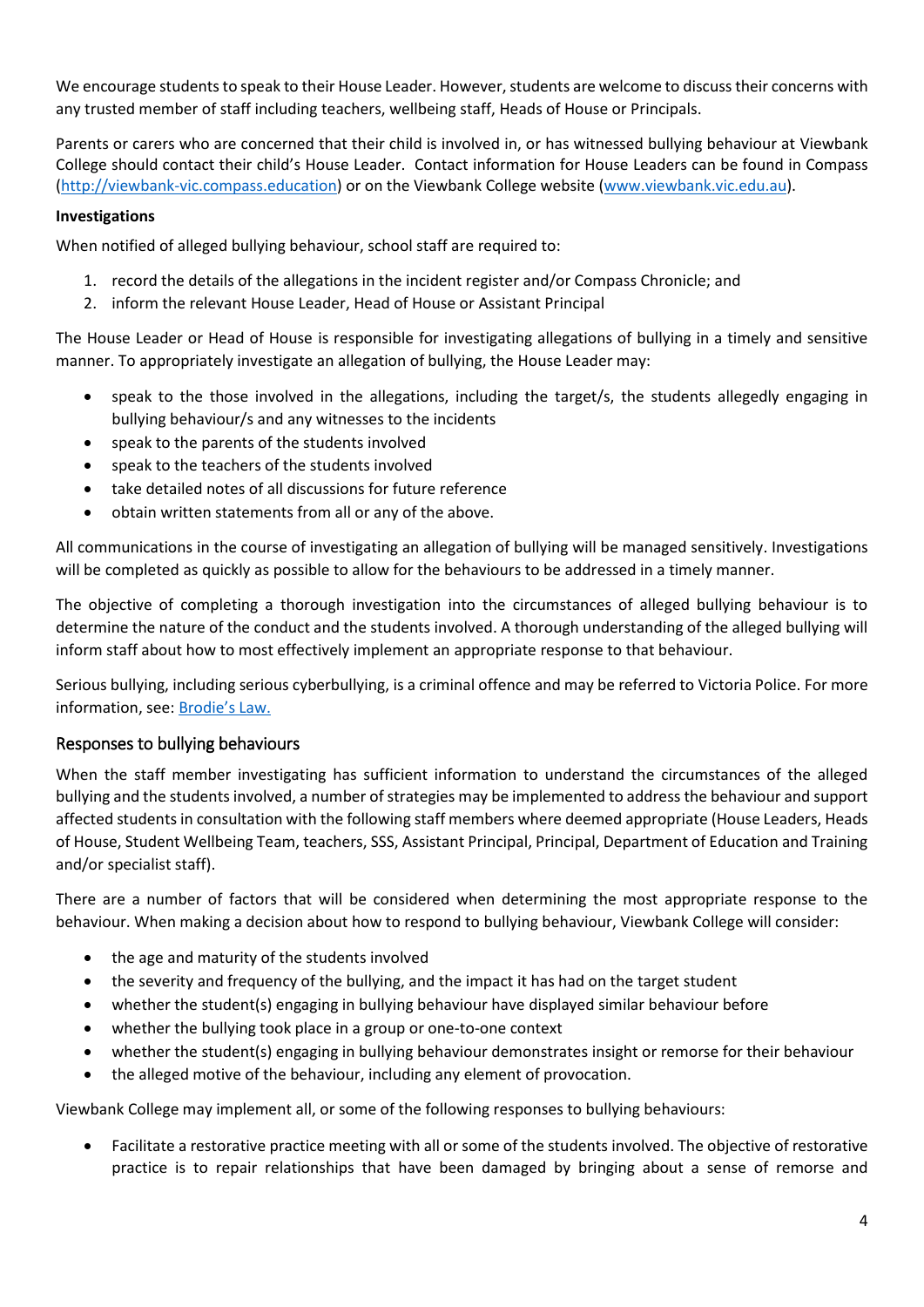restorative action on the part of the person who has bullied someone and forgiveness by the person who has been bullied.

- Facilitate a mediation between some or all of the students involved to help to encourage students to take responsibility for their behaviour and explore underlying reasons for conflict or grievance. Mediation is only suitable if all students are involved voluntarily and demonstrate a willingness to engage in the mediation process.
- Offer counselling support to the target student or students, including referral to the Student Wellbeing Team, Student Support Services or external provider.
- Offer counselling support to the students engaging in bullying behaviour, including referral to the Student Wellbeing Team, Student Support Services or external provider.
- Offer counselling support to affected students, including witnesses and/or friends of the target student, including referral to the Student Wellbeing Team, Student Support Services or external provider.
- Facilitate a Student Support Group meeting and/or Behaviour Support Plan for affected students.
- Prepare a Safety Plan restricting contact between target and students engaging in bullying behaviour.
- Provide discussion and/or mentoring for different social and emotional learning competencies of the students involved, including curriculum delivered in the Launch program, older Student Mentor Programs, and resilience programs.
- Monitor the behaviour of the students involved for an appropriate time and take follow up action if necessary.
- Actively participate in the National Day Against Bullying.
- Implement year group targeted strategies to reinforce positive behaviours, for example Bullying: No Way!
- Implement disciplinary consequences for the students engaging in bullying behaviour, which may include removal of privileges, detention, suspension and/or expulsion consistent with our Student Wellbeing and Engagement policy, the Ministerial Order on Suspensions and Expulsions and any other relevant Department policy.

Viewbank College understands the importance of monitoring and following up on the progress of students who have been involved in or affected by bullying behaviour. Where appropriate, school staff will also endeavour to provide parents and carers with updates on the management of bullying incidents.

Viewbank College is responsible for maintaining up to date records of the investigation of and responses to bullying behaviour.

## FURTHER INFORMATION AND RESOURCES

This policy should be read in conjunction with the following school policies:

- **•** Statement of Values [and School Philosophy](https://www.viewbank.vic.edu.au/wp-content/uploads/2021/05/Statement-of-Values-and-School-Philosophy.pdf)
- **•** [Student Wellbeing and Engagement Policy](https://www.viewbank.vic.edu.au/wp-content/uploads/2021/05/Student-Wellbeing-and-Engagement.pdf)
- Student Code of Conduct
- Parent Complaints policy
- Duty of Care Policy
- [Inclusion and Diversity Policy](https://www.viewbank.vic.edu.au/wp-content/uploads/2021/05/Inclusion-and-Diversity-Policy.pdf)

The following websites and resources provide useful information on prevention and responding to bullying, as well as supporting students who have been the target of bullying behaviours:

- [Bully Stoppers](https://bullyingnoway.gov.au/PreventingBullying/Planning/Pages/School-policy.aspx)
- Kids [Helpline](https://kidshelpline.com.au/)
- [Lifeline](https://www.lifeline.org.au/)
- [Bullying. No way!](https://bullyingnoway.gov.au/PreventingBullying/Planning/Pages/School-policy.aspx)
- **•** [Student Wellbeing Hub](https://www.studentwellbeinghub.edu.au/)